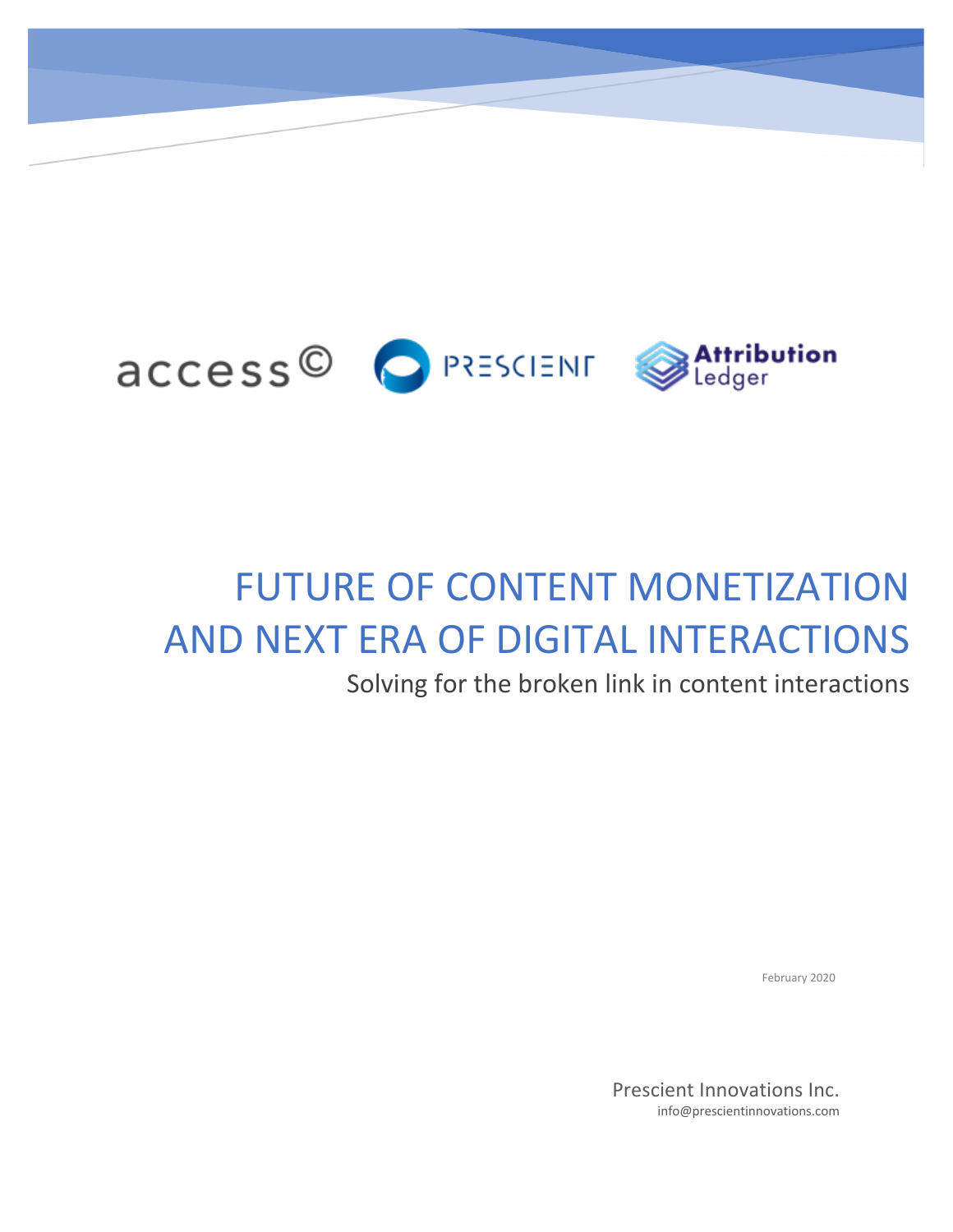

## **THE FUTURE OF CONTENT MONETIZATION IN THE NEXT ERA OF DIGITAL INTERACTIONS**

The Web has evolved significantly from its initial version consisting primarily as a one-way source of information (Web 1.0) to the current Web that enables two-way interactions and user-generated content (Web 2.0). Today, we sit at the cusp of a third wave of transformation of the Web enabled through technologies like blockchain and artificial intelligence. The designing feature of this next wave of disruption is machine-to-machine interactions; an unprecedented level of automation designed to anticipate our every needs and desire with minimal friction. Real-world events and objects will inform



and instruct digital transactions. Assets that are produced, distributed and consumed in digital form, as is the case for most creative content such as books, music and films, will be the first to bear the disruptive force of Web 3.0.



The risk is that the existing challenges created by the Web, rampant piracy and monetization by someone other than the lawful rightsowners, will become cemented in a Web 3.0 environment, further compromising the interests of creators. At the root of these challenges is the broken link between the creative work, identifiers, metadata and the creators and rightsowners. Digital files housing creative assets roam

the Internet freely without the ability to connect them back to their original source making it difficult for even the most wellintentioned users to authenticate the source of the content and ensure proper authorization.

#### **Solving the Broken Link**

Three things are necessary to solve the broken link:

- Content identity: The digital file containing the creative asset must itself serve as its own identifier and be used to verify authenticity and integrity of the creative asset.
- Verified attribution: Authoritative and reliable attribution can only be achieved through a responsible and accountable governance that provides the framework for authorized attestation providers to verify attribution claims by adhering to transparent policies and rules.
- Transparency: Once verified attribution data must be available through an open, public and auditable system which is cryptographically secure, privacy respecting and machine readable.

Solving the broken link will enable rightsholders to regain control of their works in a Web 3.0 environment and allow innovative business models to emerge.

#### **Content Identity - International Standard Content Code (ISCC)**

Traditional content identifiers are manually assigned to content files. Metadata and licence terms are often loosely attached to the content and distributed in separate files making it time consuming, prone to errors and manual intervention.

The International Standard Content Code (ISCC) was purposely designed for a distributed, digital environment. Like a fingerprint, the ISCC is created from the content file itself. The ISCC can be used to automatically distinguish different versions of the same content, ensure data integrity, de-duplicate, or disambiguate content in a content repository. The most important distinguishing feature of the ISCC is that it can be created by anyone that has access to the content file. By putting the content file through an ISCC generator, the generated ISCC can then be compared with existing ISCCs in a reference database to identify identical, similar or related files.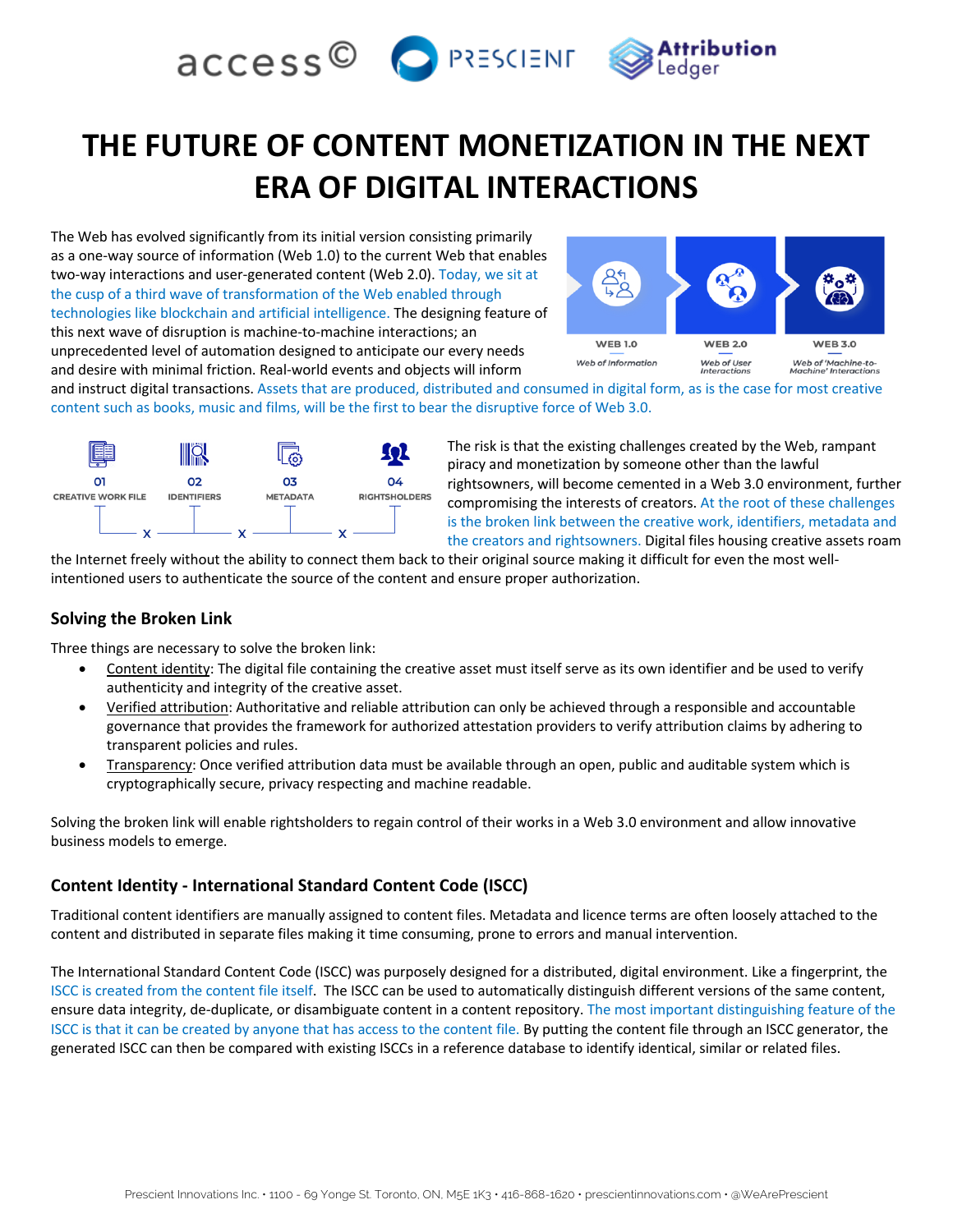Processing the content file with the algorithms defined by the ISCC specifications creates a unique composite code consisting of four components:

access<sup>©</sup> PRESCIENT

- Meta-ID: Minimal metadata about a work such as its title. Can also be extended to add editions or licensee information.
- Content-ID: Similarity preserving hash generated from the extracted content. The comparison of the content-ID components of ISCCs allows to search for identical, similar or related text, image, audio or image content.
- Data-ID: Identifies the format specific data of a media file and allows variation to account for minor edits and updates attributed to a format type i.e., the data-ID distinguish between the PDF, DOCX or WEBSITE versions of the same content.
- Instance-ID: The instance-ID is always unique to a content file. Any changes to the content file will always generate a new Instance-ID.

*The International Organization for Standardization ISO has accepted the ISCC as a preliminary work item (PWI) and created the working group ISO/TC 46/SC 9/WG 18 – Digital-Content-Based Identification.*

#### **Verified Attribution – Attribution Ledger**

The goal of the Attribution Ledger initiative is to bring together an industry consortium to define the rules and protocols required for verified attribution. The role of the Attribution Ledger initiative will be to:



#### **Transparency – Blockchain**

A blockchain-powered Attribution Ledger provides an open and transparent system which immutably connects the work (or its digital representation through the ISCC), metadata about the work and the entity or person able to authorize the use of a work.



*Attribution is the ability to connect a creative work to its lawful creator and rights owner in a reliable and authoritative manner.*